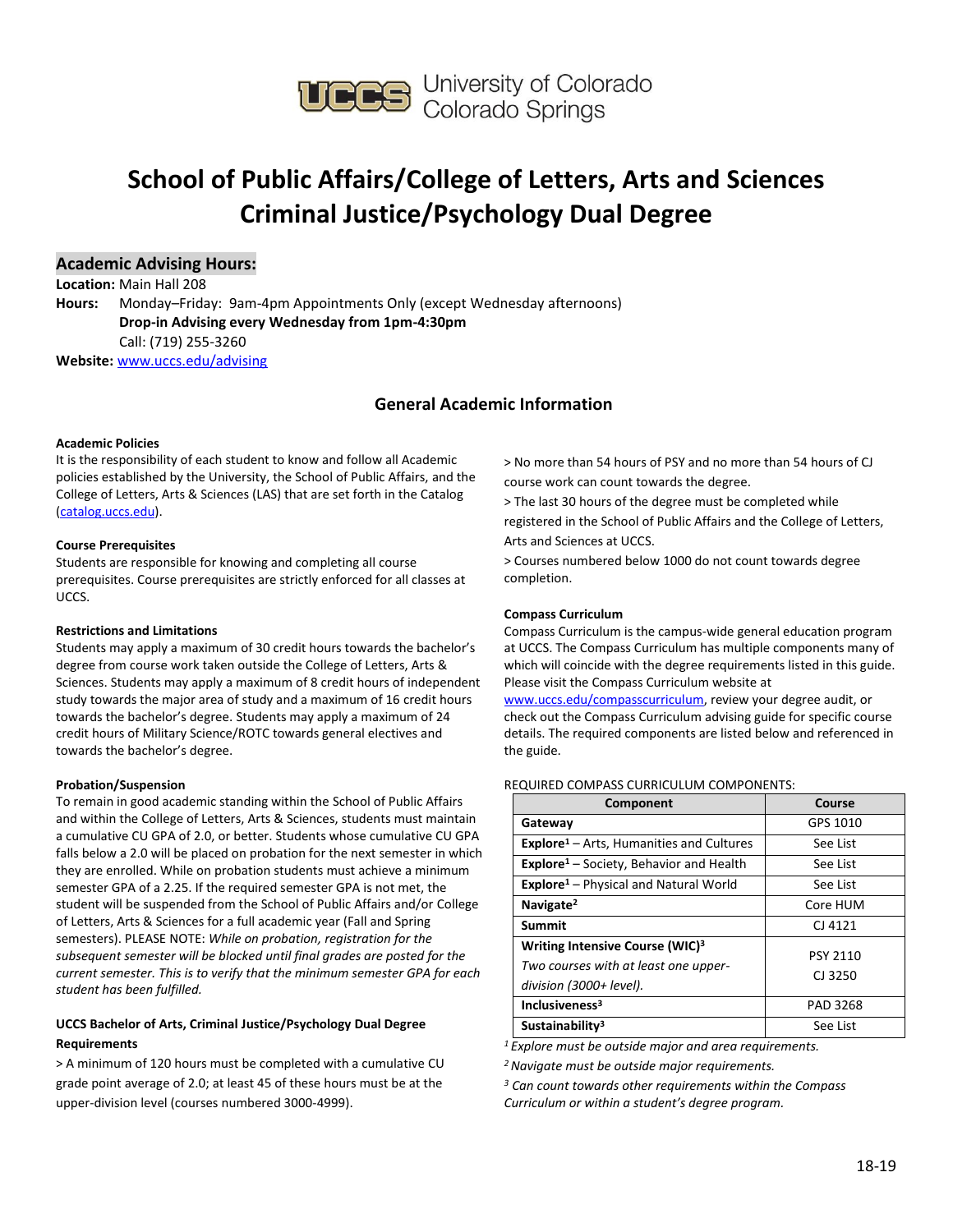# **CRIMINAL JUSTICE/PSYCHOLOGY DUAL DEGREE**<br>Criminal Justice website: www.uccs.edu/spa Psychology website: www.ucc

**Degree Requirements** 

**Psychology website:** [www.uccs.edu/psych](http://www.uccs.edu/psych)ology **courses** 

| <b>Criminal Justice Major</b>            | <b>Course Number</b>                                 | <b>Course Title</b>                                                                                                                           |                                                                                                                                      |                                                                     |                                                                                                              | <b>Credit Hours</b>  |  |  |  |
|------------------------------------------|------------------------------------------------------|-----------------------------------------------------------------------------------------------------------------------------------------------|--------------------------------------------------------------------------------------------------------------------------------------|---------------------------------------------------------------------|--------------------------------------------------------------------------------------------------------------|----------------------|--|--|--|
| (28 hours)                               |                                                      | <b>Criminal Justice Requirements</b>                                                                                                          |                                                                                                                                      |                                                                     |                                                                                                              |                      |  |  |  |
|                                          | CJ 1001                                              | Introduction to Criminal Justice                                                                                                              |                                                                                                                                      |                                                                     |                                                                                                              |                      |  |  |  |
| The Criminal Justice major requires      | CJ 2041                                              | <b>Crime Theory and Causes</b>                                                                                                                |                                                                                                                                      |                                                                     |                                                                                                              |                      |  |  |  |
| a minimum of 25 credit hours of CJ       | CJ 3250                                              | Violence in Society                                                                                                                           |                                                                                                                                      |                                                                     |                                                                                                              | 3                    |  |  |  |
| course work, 3 hours of PAD course       | CJ 4042                                              | Corrections                                                                                                                                   |                                                                                                                                      |                                                                     |                                                                                                              | 3                    |  |  |  |
| work, and a minimum of 18 credit         | CJ 4043                                              | Law Enforcement                                                                                                                               |                                                                                                                                      |                                                                     |                                                                                                              | 3                    |  |  |  |
| hours of upper-division (3000+ level)    | CJ 4044                                              | <b>Courts and Judicial Process</b>                                                                                                            |                                                                                                                                      |                                                                     |                                                                                                              | 3                    |  |  |  |
| CJ/PAD course work.                      | CJ 4121                                              | <b>Ethics in Criminal Justice</b>                                                                                                             |                                                                                                                                      |                                                                     |                                                                                                              | 3                    |  |  |  |
|                                          | CJ 4960*                                             | Criminal Justice Internship                                                                                                                   |                                                                                                                                      |                                                                     |                                                                                                              | 4                    |  |  |  |
|                                          | PAD 3268                                             |                                                                                                                                               | Contemporary Issues in Social and Public Policy                                                                                      |                                                                     |                                                                                                              | 3                    |  |  |  |
| All CJ courses must have a grade of      |                                                      |                                                                                                                                               |                                                                                                                                      | <b>Psychology Requirements</b>                                      |                                                                                                              |                      |  |  |  |
| "C" or better.                           | <b>PSY 1000</b>                                      | <b>General Psychology</b>                                                                                                                     |                                                                                                                                      |                                                                     |                                                                                                              | 3                    |  |  |  |
|                                          | PSY 1100                                             |                                                                                                                                               | The Profession of Psychology                                                                                                         |                                                                     |                                                                                                              | $\mathbf{1}$         |  |  |  |
| *Students may take PSY 3660 in a CJ      | PSY 2100                                             |                                                                                                                                               | Introduction to Psychological Statistics                                                                                             |                                                                     |                                                                                                              | 4                    |  |  |  |
| area instead of CJ 4960                  | PSY 2110                                             |                                                                                                                                               |                                                                                                                                      | Introduction to Psychological Research and Measurements             |                                                                                                              | $\overline{4}$       |  |  |  |
|                                          | Core Content                                         |                                                                                                                                               |                                                                                                                                      |                                                                     | Complete four courses from those listed below. Only one Cognition & Learning                                 | 12                   |  |  |  |
| <b>Psychology Major</b>                  | Courses                                              |                                                                                                                                               |                                                                                                                                      | course (PSY 3130, 3140 or 3200) may count towards this requirement. |                                                                                                              |                      |  |  |  |
| (36 hours)                               |                                                      |                                                                                                                                               | Abnormal Psychology: PSY 3280                                                                                                        |                                                                     |                                                                                                              |                      |  |  |  |
|                                          |                                                      | Biopsychology: PSY 3270                                                                                                                       |                                                                                                                                      |                                                                     |                                                                                                              |                      |  |  |  |
| The Psychology major requires a          |                                                      |                                                                                                                                               | Cognition & Learning: PSY 3130                                                                                                       |                                                                     |                                                                                                              |                      |  |  |  |
| minimum of 36 credit hours of PSY        |                                                      |                                                                                                                                               | Cognitive Psychology: PSY 3140                                                                                                       |                                                                     |                                                                                                              |                      |  |  |  |
| course work and a minimum of 18          |                                                      |                                                                                                                                               | Developmental Psychology: PSY 3620                                                                                                   |                                                                     |                                                                                                              |                      |  |  |  |
| credit hours of upper-division           |                                                      |                                                                                                                                               | Psychology of Learning: PSY 3200                                                                                                     |                                                                     |                                                                                                              |                      |  |  |  |
|                                          | <b>Advanced Seminar</b>                              |                                                                                                                                               | Social Psychology: PSY 3400                                                                                                          |                                                                     |                                                                                                              | 3                    |  |  |  |
| (3000+ level) PSY course work.           |                                                      |                                                                                                                                               | Complete one of the following: PSY 4060, PSY 4110, PSY 4130, PSY 4240,<br>PSY 4270, PSY 4280, PSY 4400, PSY 4430, PSY 4510, PSY 4620 |                                                                     |                                                                                                              |                      |  |  |  |
|                                          | Electives                                            |                                                                                                                                               |                                                                                                                                      |                                                                     | $6-9$                                                                                                        |                      |  |  |  |
| A grade of at least C- in the four       |                                                      | Complete additional hours of PSY and CJ courses to meet total and upper-<br>division credit hours. At least 6 hours must be from PSY courses. |                                                                                                                                      |                                                                     |                                                                                                              |                      |  |  |  |
| required foundation courses, the         | Senior                                               |                                                                                                                                               | Complete the Psychology Senior Accountability Exam.                                                                                  |                                                                     |                                                                                                              |                      |  |  |  |
| four core content courses, and the       | <b>Accountability Exam</b>                           |                                                                                                                                               |                                                                                                                                      |                                                                     |                                                                                                              |                      |  |  |  |
| one Advanced Seminar.                    |                                                      |                                                                                                                                               |                                                                                                                                      |                                                                     |                                                                                                              |                      |  |  |  |
|                                          |                                                      |                                                                                                                                               |                                                                                                                                      |                                                                     |                                                                                                              |                      |  |  |  |
| Composition                              | Complete ENGL 1310, 1410, and the Writing Portfolio. |                                                                                                                                               |                                                                                                                                      |                                                                     |                                                                                                              |                      |  |  |  |
| (6 hours)                                | <b>ENGL 1310</b>                                     | Rhetoric & Writing I                                                                                                                          |                                                                                                                                      |                                                                     |                                                                                                              | 3                    |  |  |  |
|                                          | <b>ENGL 1410</b>                                     | Rhetoric & Writing II                                                                                                                         |                                                                                                                                      |                                                                     |                                                                                                              | 3<br>$\mathbf 0$     |  |  |  |
|                                          | <b>Writing Portfolio</b>                             |                                                                                                                                               | See the English department website for details.                                                                                      |                                                                     |                                                                                                              |                      |  |  |  |
| Reasoning Skills (3 hours)               | <b>MATH 1040</b>                                     | College Algebra                                                                                                                               |                                                                                                                                      |                                                                     |                                                                                                              | 3                    |  |  |  |
|                                          |                                                      |                                                                                                                                               |                                                                                                                                      |                                                                     |                                                                                                              |                      |  |  |  |
| <b>Area Requirements</b>                 |                                                      |                                                                                                                                               |                                                                                                                                      |                                                                     | HUMANITIES - Complete 9 hours from the list of courses below. Course selection must include PHIL1120 and one |                      |  |  |  |
| (27 hours)                               |                                                      |                                                                                                                                               | occurrence of Core Humanities from: HUM 3990, 3993, 3995, or 3997.                                                                   |                                                                     |                                                                                                              |                      |  |  |  |
|                                          | AH 1000                                              | AH 1001                                                                                                                                       | AH 2800                                                                                                                              | AH 2810                                                             | AH 2820                                                                                                      | AH 2860              |  |  |  |
|                                          | AH 2890                                              | AH 3430                                                                                                                                       | <b>COMM 2250</b>                                                                                                                     | <b>COMM 3100</b>                                                    | <b>COMM 3500</b>                                                                                             | <b>COMM 4000</b>     |  |  |  |
| All LAS students are required to         | <b>ENGL 1500</b>                                     | <b>ENGL 2600</b>                                                                                                                              | <b>ENGL 2610</b>                                                                                                                     | <b>ENGL 3320</b>                                                    | <b>ENGL 3900</b>                                                                                             | FCS 3180             |  |  |  |
| complete 9 credit hours in each of three | FCS 3190                                             | <b>FCS 3240</b>                                                                                                                               | <b>FCS 3550</b>                                                                                                                      | FCS 3690                                                            | <b>FCS 3890</b>                                                                                              | FCS 4210             |  |  |  |
| areas - humanities, social sciences, and | <b>FILM 1000</b>                                     | <b>FILM 2000</b>                                                                                                                              | <b>FILM 3690</b>                                                                                                                     | FR 3240                                                             | GER 3180                                                                                                     | GER 3190             |  |  |  |
| natural sciences. The total requirement  | <b>HIST 1120</b>                                     | <b>HIST 1130</b>                                                                                                                              | <b>HIST 1140</b>                                                                                                                     | <b>HIST 1400</b>                                                    | <b>HIST 1410</b>                                                                                             | <b>HIST 1540</b>     |  |  |  |
| is 36 hours.                             | <b>HIST 1550</b>                                     | <b>HIST 1600</b>                                                                                                                              | <b>HIST 1610</b>                                                                                                                     | <b>HUM 3990</b>                                                     | <b>HUM 3993</b>                                                                                              | <b>HUM 3995</b>      |  |  |  |
|                                          | <b>HUM 3997</b>                                      | ID 2000                                                                                                                                       | <b>MUS 1000</b>                                                                                                                      | <b>MUS 2050</b>                                                     | <b>MUS 2850</b>                                                                                              | <b>PHIL 1000</b>     |  |  |  |
|                                          | <b>PHIL 1020</b>                                     | <b>PHIL 1120</b>                                                                                                                              | <b>PHIL 1300</b>                                                                                                                     | <b>PHIL 3000</b>                                                    | PHIL 3100                                                                                                    | PHIL 3160            |  |  |  |
| <b>Specific Limitations:</b>             | <b>PHIL 3180</b>                                     | <b>PHIL 4070</b>                                                                                                                              | <b>SPAN 3690</b>                                                                                                                     | <b>SPAN 4210</b>                                                    | <b>THTR 1000</b>                                                                                             | <b>THTR 3201</b>     |  |  |  |
| > No more than two courses from any      | <b>THTR 3202</b>                                     | VA 1010                                                                                                                                       | VA 1020                                                                                                                              | <b>WEST 2030</b>                                                    | <b>WEST 2040</b>                                                                                             | <b>WEST 3020</b>     |  |  |  |
|                                          | <b>WEST 3100</b>                                     | <b>WEST 3550</b>                                                                                                                              | <b>WEST 4050</b>                                                                                                                     | <b>WEST 4280</b>                                                    | <b>WEST 4920</b>                                                                                             |                      |  |  |  |
| one discipline may be applied to the     |                                                      |                                                                                                                                               |                                                                                                                                      |                                                                     |                                                                                                              |                      |  |  |  |
| area requirements.                       |                                                      | SOCIAL SCIENCE - Complete 9 hours from the list of courses below. Course selection must include PSC 1100 and                                  |                                                                                                                                      |                                                                     |                                                                                                              |                      |  |  |  |
|                                          | SOC 1110.                                            |                                                                                                                                               |                                                                                                                                      |                                                                     |                                                                                                              |                      |  |  |  |
| > Courses in the primary major may not   | <b>ANTH 1020</b>                                     | <b>ANTH 1040</b>                                                                                                                              | <b>ANTH 2800</b>                                                                                                                     | <b>ANTH 3040</b>                                                    | <b>ANTH 3260</b>                                                                                             | <b>ANTH 3270</b>     |  |  |  |
| be applied to area requirements.         | <b>ANTH4270</b>                                      | <b>COMM 1020</b>                                                                                                                              | <b>COMM 2150</b>                                                                                                                     | <b>COMM 3440</b>                                                    | <b>COMM 4200</b>                                                                                             | <b>COMM 4220</b>     |  |  |  |
| > Courses may not be taken pass/fail.    |                                                      |                                                                                                                                               | <b>ECON 1010</b>                                                                                                                     | <b>ECON 1050</b>                                                    | <b>ECON 2020</b>                                                                                             | <b>ECON 3150</b>     |  |  |  |
|                                          |                                                      |                                                                                                                                               |                                                                                                                                      |                                                                     |                                                                                                              |                      |  |  |  |
|                                          | <b>COMM 4250</b>                                     | <b>ECON 1000</b>                                                                                                                              |                                                                                                                                      |                                                                     |                                                                                                              |                      |  |  |  |
|                                          | <b>ECON 3710</b>                                     | GES 1980                                                                                                                                      | GES 1990                                                                                                                             | <b>GRNT 2300</b>                                                    | <b>GRNT 3000</b>                                                                                             | <b>MSGP 4100</b>     |  |  |  |
|                                          | PHIL 3200<br>PSC 2080                                | <b>PHIL 3210</b><br>PSC 2100                                                                                                                  | <b>PHIL 4260</b><br>PSC 3300                                                                                                         | <b>PHIL 4400</b><br>PSC 4190                                        | PSC 1010<br>PSC 4210                                                                                         | PSC 1100<br>PSC 4470 |  |  |  |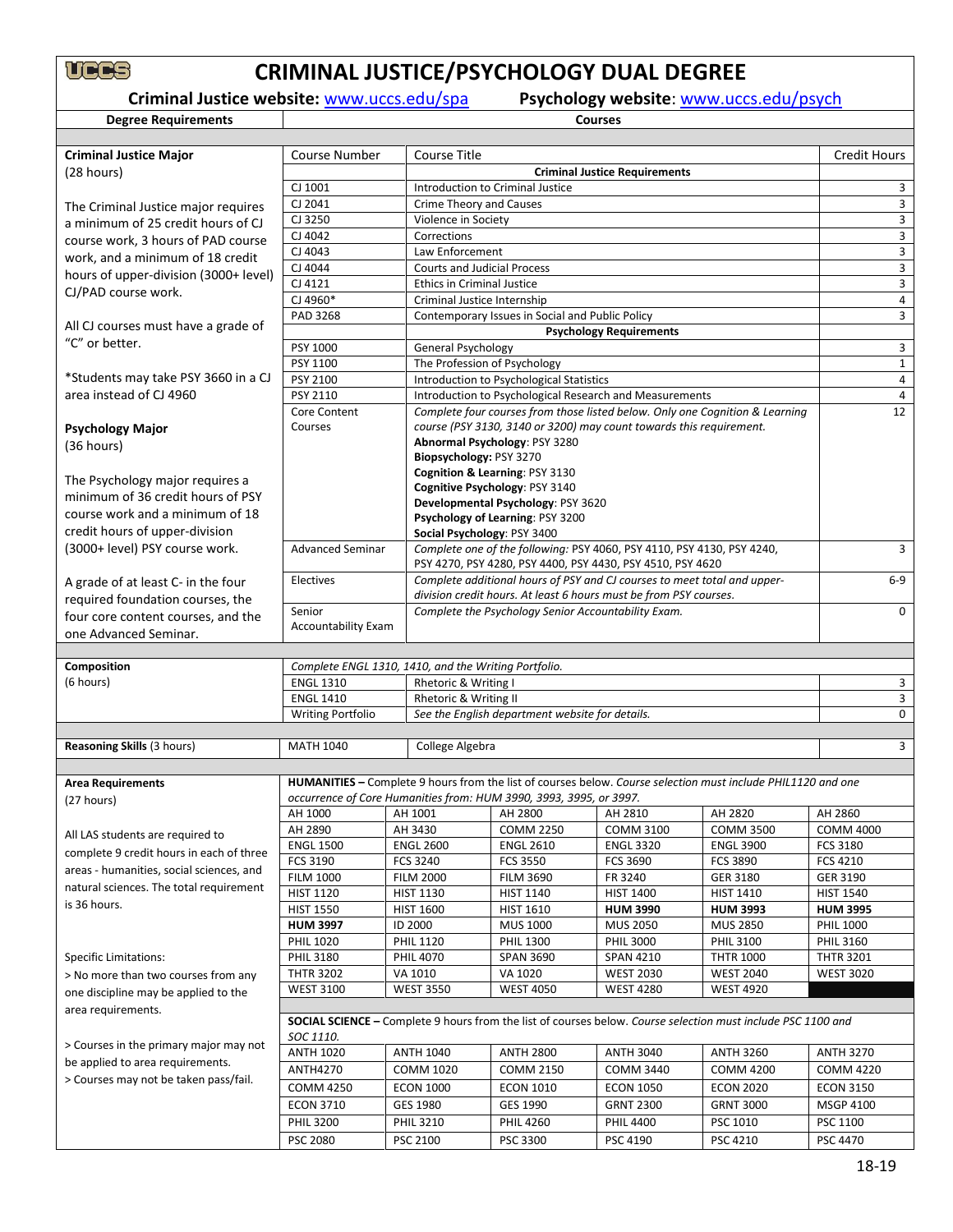|                                                                                 | SOC 1110                                                                                                                                                                                                              | SOC 2200                                                                                                               | SOC 2220                                                              | SOC 2250                                                                                                         | SOC 2300         | SOC 2500          |  |  |  |  |  |
|---------------------------------------------------------------------------------|-----------------------------------------------------------------------------------------------------------------------------------------------------------------------------------------------------------------------|------------------------------------------------------------------------------------------------------------------------|-----------------------------------------------------------------------|------------------------------------------------------------------------------------------------------------------|------------------|-------------------|--|--|--|--|--|
|                                                                                 | SOC 3070                                                                                                                                                                                                              | SOC 3340                                                                                                               | SOC 3610                                                              | <b>WEST 1010</b>                                                                                                 | <b>WEST 2500</b> | <b>WEST 3060</b>  |  |  |  |  |  |
|                                                                                 | <b>WEST 3070</b>                                                                                                                                                                                                      | <b>WEST 3090</b>                                                                                                       | <b>WEST 3620</b>                                                      | <b>WEST 4100</b>                                                                                                 | <b>WEST 4120</b> |                   |  |  |  |  |  |
|                                                                                 |                                                                                                                                                                                                                       |                                                                                                                        |                                                                       |                                                                                                                  |                  |                   |  |  |  |  |  |
|                                                                                 |                                                                                                                                                                                                                       | NATURAL SCIENCE - Complete 9 hours from the list of courses below. At least one course must have, or be, a lab course. |                                                                       |                                                                                                                  |                  |                   |  |  |  |  |  |
|                                                                                 | Lab courses are marked in bold.                                                                                                                                                                                       |                                                                                                                        |                                                                       |                                                                                                                  |                  |                   |  |  |  |  |  |
|                                                                                 | <b>ANTH 1030</b>                                                                                                                                                                                                      | <b>ANTH 3320</b>                                                                                                       | <b>ANTH 3340</b>                                                      | <b>ANTH 3370</b>                                                                                                 | <b>BIOL 1000</b> | <b>BIOL 1050</b>  |  |  |  |  |  |
|                                                                                 | <b>BIOL 1060</b>                                                                                                                                                                                                      | <b>BIOL 2000</b>                                                                                                       | <b>BIOL3240</b>                                                       | CHEM 1001                                                                                                        | <b>CHEM 1101</b> | <b>CHEM 1102</b>  |  |  |  |  |  |
|                                                                                 | <b>CHEM 1111</b>                                                                                                                                                                                                      | <b>CHEM 1112</b>                                                                                                       | <b>CHEM 1121</b>                                                      | <b>CHEM 1122</b>                                                                                                 | <b>CHEM 1201</b> | <b>CHEM 1211</b>  |  |  |  |  |  |
|                                                                                 | <b>CHEM 1401</b>                                                                                                                                                                                                      | <b>CHEM 1402</b>                                                                                                       | <b>CHEM 1411</b>                                                      | <b>CHEM 1412</b>                                                                                                 | <b>CHEM 1511</b> | <b>CHEM 1513</b>  |  |  |  |  |  |
|                                                                                 | <b>ENSC 1500</b>                                                                                                                                                                                                      | <b>ENSC 1510</b>                                                                                                       | <b>ENSC 1600</b>                                                      | <b>ENSC 1620</b>                                                                                                 | <b>ENSC 3200</b> | GES 1000          |  |  |  |  |  |
|                                                                                 | GES 1010                                                                                                                                                                                                              | <b>GES 1050</b>                                                                                                        | GES 3200                                                              | GES 3250                                                                                                         | <b>GEOL 1010</b> | <b>GEOL 1020</b>  |  |  |  |  |  |
|                                                                                 | <b>GEOL 1530</b>                                                                                                                                                                                                      | GEOL 3170                                                                                                              | <b>GEOL 3700</b>                                                      | <b>GEOL 4660</b>                                                                                                 | ID##2010         | ID 2050           |  |  |  |  |  |
|                                                                                 | ID 3210                                                                                                                                                                                                               | PES 1000                                                                                                               | PES 1040                                                              | PES 1050                                                                                                         | PES 1060         | <b>PES 1090</b>   |  |  |  |  |  |
|                                                                                 | <b>PES 1100</b>                                                                                                                                                                                                       | <b>PES 1140</b>                                                                                                        | <b>PES 1160</b>                                                       | <b>PES 1170</b>                                                                                                  | PES 1310         | PES 1600          |  |  |  |  |  |
|                                                                                 | <b>PES 1620</b>                                                                                                                                                                                                       | PES 1710                                                                                                               | <b>PES 1720</b>                                                       |                                                                                                                  |                  |                   |  |  |  |  |  |
|                                                                                 |                                                                                                                                                                                                                       |                                                                                                                        |                                                                       |                                                                                                                  |                  |                   |  |  |  |  |  |
| Oral Communication, Cultural Diversity,                                         |                                                                                                                                                                                                                       |                                                                                                                        | ORAL COMMUNICATION - Complete COMM 2010 or COMM 2100.                 |                                                                                                                  |                  |                   |  |  |  |  |  |
| and Global Awareness Requirements                                               | <b>COMM 2010</b>                                                                                                                                                                                                      | <b>COMM 2100</b>                                                                                                       |                                                                       |                                                                                                                  |                  |                   |  |  |  |  |  |
|                                                                                 |                                                                                                                                                                                                                       |                                                                                                                        |                                                                       |                                                                                                                  |                  |                   |  |  |  |  |  |
| Students are required to take one                                               |                                                                                                                                                                                                                       |                                                                                                                        | <b>CULTURAL DIVERSITY</b> - Complete one of the courses listed below. |                                                                                                                  |                  |                   |  |  |  |  |  |
| course with a substantial component                                             | AH 3430                                                                                                                                                                                                               | <b>ANTH 3250</b>                                                                                                       | <b>ANTH 3400</b>                                                      | ANTH 3420*                                                                                                       | <b>ANTH 4420</b> | ASL 4000          |  |  |  |  |  |
| involving oral communication, one                                               | <b>COMM 3280</b>                                                                                                                                                                                                      | ENGL 3320*                                                                                                             | <b>ENGL 4060</b>                                                      | FCS 3360                                                                                                         | FCS 4210*        | GES 4680          |  |  |  |  |  |
| course that increases their awareness of                                        | <b>HIST 1550</b>                                                                                                                                                                                                      | <b>HIST 3520</b>                                                                                                       | <b>HIST 3580</b>                                                      | MUS 2050*                                                                                                        | PHIL 3180*       | <b>PHIL 3230</b>  |  |  |  |  |  |
| cultural diversity, and one course that                                         | <b>PHIL 4550</b>                                                                                                                                                                                                      | SOC 2200*                                                                                                              | SOC 2250*                                                             | SOC 3220*                                                                                                        | SOC 3250*        | SOC 3290*         |  |  |  |  |  |
| increases their awareness of global                                             | SOC 3630                                                                                                                                                                                                              | SOC 4240*                                                                                                              | SOC 4290*                                                             | SOC 4390*                                                                                                        | SOC 4480*        | SOC 4530          |  |  |  |  |  |
| issues.                                                                         | SOC 4680                                                                                                                                                                                                              | SPAN 4210*                                                                                                             | <b>SPAN 4420</b>                                                      | <b>THTR 3240</b>                                                                                                 | WEST 1010*       | <b>WEST 2020</b>  |  |  |  |  |  |
|                                                                                 | WEST 3090*                                                                                                                                                                                                            | <b>WEST 3130</b>                                                                                                       | <b>WEST 3250</b>                                                      | WEST 3290*                                                                                                       | <b>WEST 3360</b> | WEST 3420*        |  |  |  |  |  |
| All courses in this section can count                                           | <b>WEST 3520</b>                                                                                                                                                                                                      | <b>WEST 3580</b>                                                                                                       | <b>WEST 3760</b>                                                      | WEST 4120*                                                                                                       | WEST 4280*       | WEST 4390*        |  |  |  |  |  |
| towards other requirements. Courses                                             | WEST 4480*                                                                                                                                                                                                            | <b>WEST 4530</b>                                                                                                       | <b>WEST 4550</b>                                                      | <b>WEST 4680</b>                                                                                                 | WEST 4920*       |                   |  |  |  |  |  |
| marked with an asterisk (*) can count<br>towards specific requirements; courses |                                                                                                                                                                                                                       |                                                                                                                        |                                                                       |                                                                                                                  |                  |                   |  |  |  |  |  |
| without an asterisk will count towards                                          | <b>GLOBAL AWARENESS</b> - Complete one of the courses listed below.                                                                                                                                                   |                                                                                                                        |                                                                       |                                                                                                                  |                  |                   |  |  |  |  |  |
| General Electives.                                                              | AH 3450                                                                                                                                                                                                               | AH 3460                                                                                                                | AH 4450                                                               | AH 4470                                                                                                          | ANTH 1040*       | ANTH 3040*        |  |  |  |  |  |
|                                                                                 | ANTH 4270*                                                                                                                                                                                                            | CHEM 1111*                                                                                                             | CHEM 4521*                                                            | <b>ECON 3590</b>                                                                                                 | ECON 3710*       | <b>ENGL 2600*</b> |  |  |  |  |  |
|                                                                                 | ENGL 2610*                                                                                                                                                                                                            | <b>ENGL 4065</b>                                                                                                       | <b>EUST 3000</b>                                                      | FCS 3180*                                                                                                        | FCS 3190*        | FCS 3250          |  |  |  |  |  |
|                                                                                 | FCS 3380*                                                                                                                                                                                                             | FCS 3690*                                                                                                              | FCS 3890*                                                             | FILM 2000*                                                                                                       | FILM 3690*       | FR 3250           |  |  |  |  |  |
|                                                                                 | GER 3180*                                                                                                                                                                                                             | GER 3190*                                                                                                              | GES 1980*                                                             | GES 1990*                                                                                                        | GES 3070*        | GES 3400*         |  |  |  |  |  |
|                                                                                 | GES 3820*                                                                                                                                                                                                             | GES 3980*                                                                                                              | GES 4640                                                              | <b>GRNT 3560</b>                                                                                                 | HIST 1110*       | HIST 1120*        |  |  |  |  |  |
|                                                                                 | HIST 1130*                                                                                                                                                                                                            | HIST 1140*                                                                                                             | <b>HIST 1150</b>                                                      | <b>HIST 1300</b>                                                                                                 | HIST 1400*       | HIST 1410*        |  |  |  |  |  |
|                                                                                 | HIST 1600*                                                                                                                                                                                                            | <b>HIST 1610</b>                                                                                                       | HIST 3120*                                                            | HIST 3220*                                                                                                       | HIST 3560*       | <b>HIST 3570</b>  |  |  |  |  |  |
|                                                                                 | HIST 3590*                                                                                                                                                                                                            | <b>HIST 3680</b>                                                                                                       | HIST 4050*                                                            | <b>HIST 4060</b>                                                                                                 | HIST 4130*       | HIST 4150*        |  |  |  |  |  |
|                                                                                 | HIST 4160*                                                                                                                                                                                                            | HIST 4280*                                                                                                             | <b>HIST 4860</b>                                                      | ID 3579                                                                                                          | ID 3700          | ID 3710           |  |  |  |  |  |
|                                                                                 | ID 3730                                                                                                                                                                                                               | ID 3740                                                                                                                | ID 3750                                                               | ID 3760                                                                                                          | ID 3770          | ID 3780           |  |  |  |  |  |
|                                                                                 | ID 3790                                                                                                                                                                                                               | ID 3800                                                                                                                | MUS 3150*                                                             | PHIL 1300*                                                                                                       | <b>PHIL 1400</b> | PHIL 3000*        |  |  |  |  |  |
|                                                                                 | PHIL 3100*                                                                                                                                                                                                            | PHIL 3240*                                                                                                             | <b>PHIL 3345</b>                                                      | <b>PHIL 3400</b>                                                                                                 | <b>PHIL 3480</b> | <b>PHIL 3490</b>  |  |  |  |  |  |
|                                                                                 | <b>PHIL 3500</b>                                                                                                                                                                                                      | PSC 1010*                                                                                                              | PSC 2070                                                              | PSC 2080*                                                                                                        | PSC 2090         | PSC 3240          |  |  |  |  |  |
|                                                                                 | PSC 4170                                                                                                                                                                                                              | PSC 4190*                                                                                                              | PSC 4210*                                                             | <b>PSC 4570</b>                                                                                                  | PSC 4580         | PSC 4590          |  |  |  |  |  |
|                                                                                 | PSY 3560                                                                                                                                                                                                              | SOC 2220*                                                                                                              | SOC 3340*                                                             | SOC 4380*                                                                                                        | SOC 4450         | SOC 4580          |  |  |  |  |  |
|                                                                                 | SOC 4600                                                                                                                                                                                                              | SOC 4660*                                                                                                              | SOC 4700*                                                             | SPAN 3690*                                                                                                       | WEST 3380*       | WEST 3480*        |  |  |  |  |  |
|                                                                                 | <b>WEST 3560</b>                                                                                                                                                                                                      | <b>WEST 3680</b>                                                                                                       | WEST 4050*                                                            | <b>WEST 4060</b>                                                                                                 | <b>WEST 4170</b> | WEST 4380*        |  |  |  |  |  |
|                                                                                 | WEST 4700*                                                                                                                                                                                                            |                                                                                                                        |                                                                       |                                                                                                                  |                  |                   |  |  |  |  |  |
|                                                                                 |                                                                                                                                                                                                                       |                                                                                                                        |                                                                       |                                                                                                                  |                  |                   |  |  |  |  |  |
| <b>Compass Curriculum</b>                                                       |                                                                                                                                                                                                                       |                                                                                                                        |                                                                       | Complete all Compass Curriculum requirements not already completed as part of the above program. The Gateway     |                  |                   |  |  |  |  |  |
| (12 hours)                                                                      |                                                                                                                                                                                                                       |                                                                                                                        |                                                                       | Seminar (GPS 1010) must be completed by all students. Explore courses must be completed outside of the major and |                  |                   |  |  |  |  |  |
|                                                                                 |                                                                                                                                                                                                                       |                                                                                                                        |                                                                       |                                                                                                                  |                  |                   |  |  |  |  |  |
|                                                                                 | Area Requirements. All other Compass Curriculum requirements can be completed within the degree requirements<br>above. To see a list of all Compass Curriculum courses, please visit: www.uccs.edu/compasscurriculum. |                                                                                                                        |                                                                       |                                                                                                                  |                  |                   |  |  |  |  |  |
|                                                                                 |                                                                                                                                                                                                                       |                                                                                                                        |                                                                       |                                                                                                                  |                  |                   |  |  |  |  |  |
|                                                                                 |                                                                                                                                                                                                                       |                                                                                                                        |                                                                       |                                                                                                                  |                  |                   |  |  |  |  |  |
|                                                                                 |                                                                                                                                                                                                                       |                                                                                                                        |                                                                       |                                                                                                                  |                  |                   |  |  |  |  |  |
| <b>General Electives</b><br>(2 hours)                                           |                                                                                                                                                                                                                       |                                                                                                                        |                                                                       | Complete additional courses to meet total and upper-division requirements for your degree program.               |                  |                   |  |  |  |  |  |